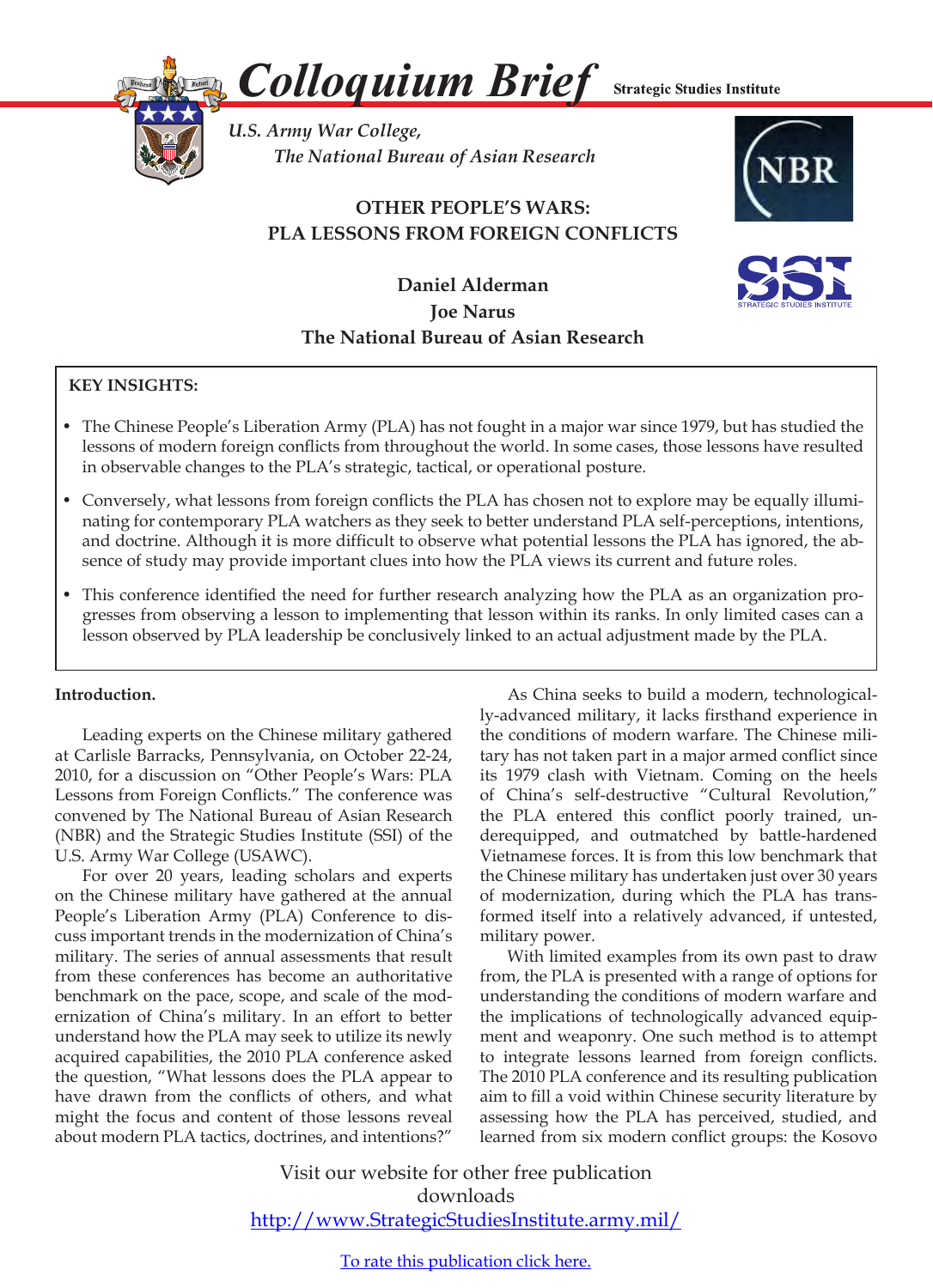war, the Falklands/Malvinas conflict, the Iran-Iraq missile battles, the two U.S. Gulf Wars, today's war in Afghanistan, and Russian small wars. A seventh paper examines how the PLA has studied and in some cases learned from the operations of the U.S. Pacific Command (PACOM).

Conference organizers asked authors to analyze PLA lessons from each of these modern conflicts by answering the following questions:

- What are the key observations that the PLA has drawn from the conflict about the nature and conduct of war?
- Are there lessons in military doctrine, strategy, and training that were learned from this conflict?
- What other unique lessons, perhaps in other fields, did the PLA learn by studying this conflict?
- Are there observable adjustments that the PLA has made in response to the lessons learned?

#### **Lessons from Air Campaigns.**

 Over the past 3 decades, the Chinese military has made determined efforts to improve its offensive and defense air warfare capabilities. These efforts can be traced, at least in part, to the lessons China learned by studying U.S. offensive air warfare capabilities and tactics during the two Gulf Wars (1990, 2003) and the war in Kosovo, and by observing what defensive tactics worked or failed in the face of unrivaled U.S. air superiority and firepower. Conference papers explored what lessons China appears to have learned by studying these campaigns and shed light on the operational lessons that may inform future PLA deployments.

 In the years following NATO's U.S.-led air campaign in Kosovo, three seemingly contradictory lessons have been articulated by different factions within the PLA. From one perspective, the war provided evidence that rapid military modernization focused on advanced technologies was the key to winning future conflicts. Accordingly, the PLA should focus on building a military whose strength and technological sophistication is equal to or greater than that of the United States. A second view suggested that in light of the sizable U.S. technological advantage, China should avoid an arms race with the United States, since it is unlikely to ever become a peer competitor. A final lesson was optimistic about the Federal Republic of Yugoslavia's surprisingly robust defense against a superior opposition. This conclusion supported China's traditional belief in the viability of a population-centric doctrine of "people's war."

 With the benefit of historical perspective, it now appears that these three contending schools do not need to be viewed as mutually exclusive; rather, each has manifest itself (to greater or lesser degrees) during the intervening 14 years of PLA modernization. First, China's military has made significant investments and advancements in their development, acquisition, and deployment of high-technology weapons platforms. Second, in spite of its rapid military gains China has, by and large, carried out a cautious approach in its relations with the U.S. military. Finally, those advocating for the continued utility of "people's war" in modern warfare continue to stress the need for welltrained personnel and the importance of political indoctrination, as evidenced by the National Defense Mobilization Act of 2010, which reaffirms the importance of civilians in modern warfare.

#### **Lessons Applicable to Conflict in the Taiwan Strait.**

Of recent foreign conflicts, two are unique for the applicability of their lessons to a possible conflict over Taiwan: the Falklands/Malvinas conflict and the Iran-Iraq "War of the Cities Dual." Perhaps no conflict is more analogous to a potential Taiwan Strait crisis than the Falklands/Malvinas conflict, where the geographically distant but militarily superior British armed forces projected its power across thousands of miles of ocean to repel the technologically inferior Argentine military's invasion of a near island. For China, this conflict offers a case study in the strategies, successes, and failures of the Argentine military as it attempted to deny British forces access to the waters surrounding the island(s). The lessons of this conflict have likely made a direct contribution to China's anti-access/ area-denial (A2/AD) strategies currently presumed to be underway.

Beyond lessons learned from the militarily weaker Argentinean perspective, China also appears to be studying operational lessons from the British military's projection of power. These lessons are not only applicable to a Taiwan contingency, but also to a PLA that is slowly expanding its reach and commitments beyond the Chinese mainland and its periphery. During the Falklands/Malvinas conflict, Great Britain benefited from providing its own protection to a longdistance expeditionary force, maintaining access to overseas bases, and building a superior network of air power, merchant shipping, and amphibious forces. At the same time, Chinese commentators recognize the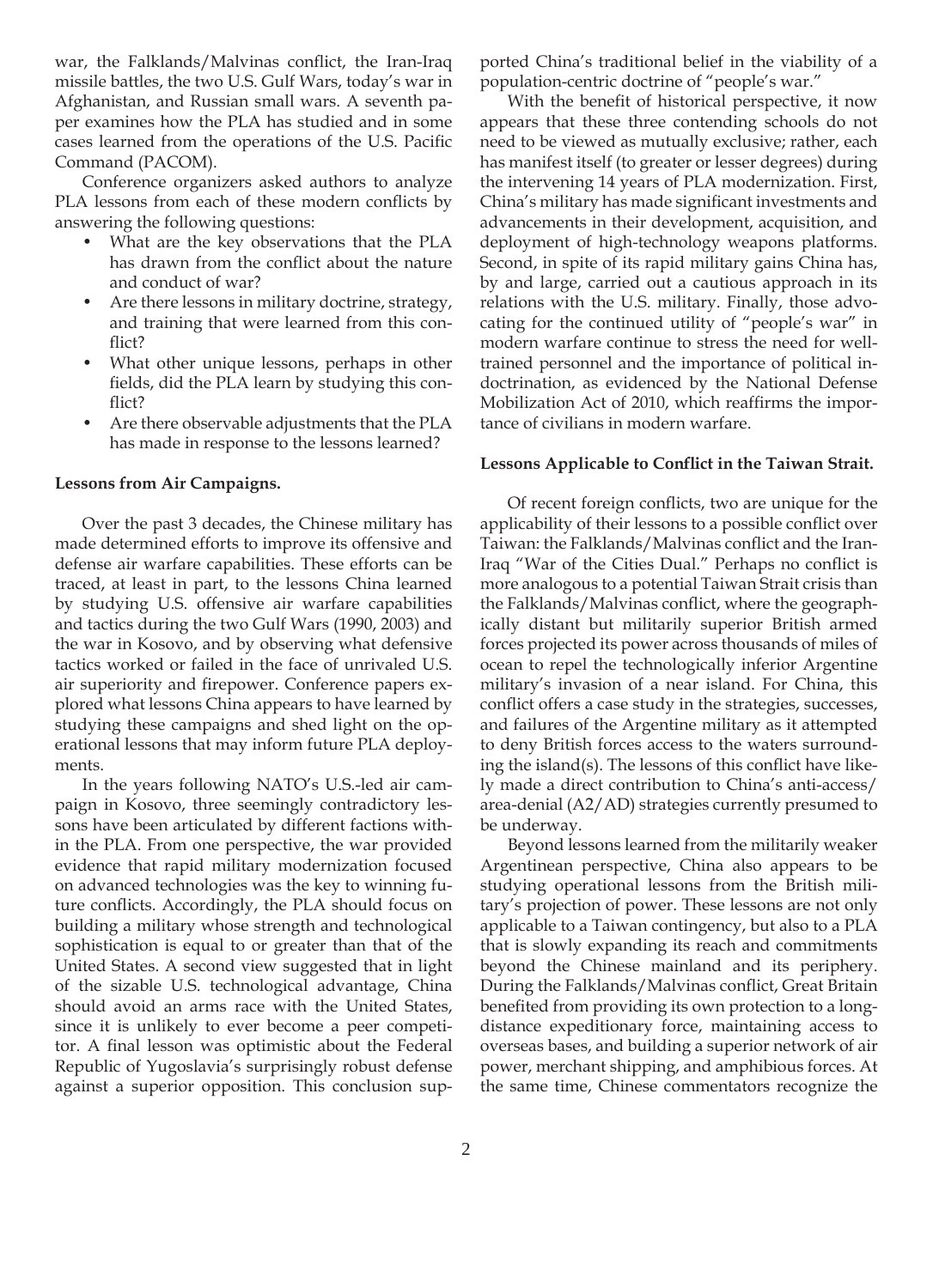double sided nature of logistics, both as the most crucial factor for projecting power and as an "Achilles' heel" to be exploited in modern warfare.

The latest Department of Defense report on Chinese military power cites approximately 1,110 missiles deployed opposite Taiwan, not to mention the possible deployment of an anti-ship ballistic missile and an anti-satellite capability. Rapid progress within China's missile sector implies that the use of missiles has become a principal tenet of the PLA's overall force structure and perhaps the core element of PLA planning for a Taiwan scenario. Despite this central role in PLA planning, relatively little is known of how PLA leaders view other nation's employment of conventional missiles.

China surely sees a strong deterrence factor in their conventional missile force, but the PLA's rapid missile modernization process may also be moving these weapons from only being objects of terror, to also being instruments with legitimate military utility. Therefore, in studying the history of these weapons, and particularly their use in the Iran-Iraq "War of the Cities Dual," the PLA may have learned about the limits of conventional missiles to inflict knockout blows and to provide more than ineffective psychological terror on population centers. Thus, the PLA may not be emulating the use of conventional missiles in previous conflicts, but instead seeking to re-imagine the technological boundaries of these weapons so that they might play a wider military role than what has previously been employed.

#### **Lessons from U.S. Conventional Wars and Contingencies.**

 The PLA has devoted considerable time and attention to understanding how the U.S. military wages its modern wars, and in this pursuit, no conflicts have been more influential in shaping the Chinese military's thinking than Operation DESERT SHIELD in 1991 and Operation IRAQI FREEDOM in 2003. In learning from the most powerful military in the world, the PLA seems to have recognized that what was especially significant about these conflicts was their application of high-technology weaponry and tactics during a period of U.S. hegemony, which was free of the constraints that were present during the bipolar Cold War era. As the PLA learns from these two conflicts, it also appears to be going to great lengths to study how the U.S. military views operational contingencies in its Pacific Command (PACOM). Although PACOM has not had operational command of a war

in nearly 40 years, its presence in China's ocean fronts, as well as its massive organizational and power projection capabilities, offer Chinese commentators fertile ground for analysis.

Both of the U.S. Gulf Wars have provided lessons for the PLA across a range of strategic, tactical, and operational level areas. One key theme running through the lessons derived from both of these conflicts is the importance of technology in modern conflict. This lesson is perhaps most clearly evidenced from the PLA's study of the U.S. ability to relentlessly use precision guided munitions across a range of targets despite otherwise crippling climate and environmental conditions. In both conflicts, it was argued that the PLA saw this capability as dependent on the U.S. ability to utilize a range of advanced weaponry, and the PLA's own procurement of cruise missiles, stealth aircraft, and attack helicopters was likely influenced by these decisions. Additionally, the PLA appears to have learned the lesson of the immense significance of communications and its impact on joint operations that so well served the U.S. military in the opening battles of Operation IRAQI FREEDOM.

Interestingly, the importance of information technology appears to be a lesson that influenced Chinese leaders well beyond the PLA to include: Chinese commentators digesting lessons from these conflicts; Chinese political leaders; and the civilian population. This emphasis on technology at the strategic, tactical, and operational level has specifically elevated hightechnology information as the "key point" for modern warfare, with "information warfare" now seen in the PLA as a critical component to all levels of modern conflict, particularly as an issue of "perception management" within the military and civilian population.

Unlike the two Gulf Wars, PLA commentators appear to have written significantly less about their lessons from PACOM operations. The most notable reason for the PLA's unique approach to learning from PACOM is that it is viewed as a potential adversary. This means that there are aspects of PACOM as an organization and an implementer of modern warfare that the PLA likely wishes to model, but a paradox exists in that the PLA must make contingency plans to defeat that exact institution in the case of conflict with the United States. Thus, the PLA would intuitively not wish to integrate many of their lessons learned from PACOM, instead preferring to develop asymmetric capabilities capable of overcoming the militarily superior U.S. forces.

With that said, the PLA seems to be learning lessons from PACOM on some noncombat areas, such as